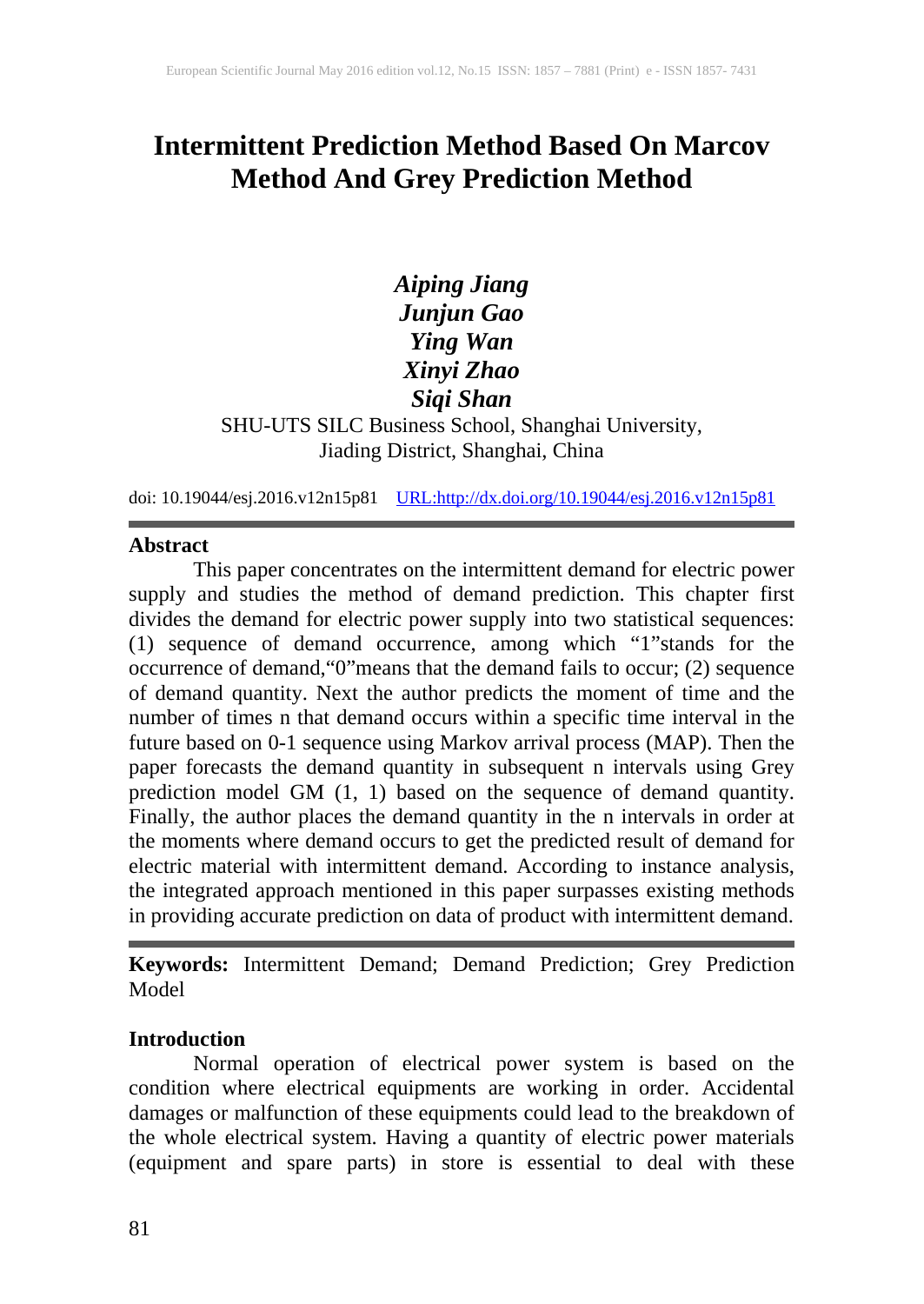emergencies. The storage of a range of inventory facilitates instant fixture and equipment placement, thus ensures normal electric supply. Currently, analytic method dominates quantitative decision studies, in terms of spare parts management in a global context. In addition, the inventory level usually depends on the demand of maintenance points in a given period, but the variety of electrical materials leads to the low guarantee efficiency of the assumptions and simplification of analytic method. On one hand, certain kinds of materials are of large amount but low use rate. Storing these materials costs a great percentage of flow funds, which would impact the financial performance of the company. On the other hand, if no certain material is available when breakdown or fault happens, it is supposed to be ordered and produced instantly. Consequently, extra charges are required, which contributes to the rapid rise of maintenance cost, with far lower service level and continuously high cost level. The universal phenomenon of large backlog together with severe deficiency of electrical materials is a great bother to electric power companies. Therefore accurate predictions to scientifically and properly allocate material resources are significant to solve this problem. According to (Silver, 1981) and (Hua, Zhang, Yang, & Tan, 2007), if the demand of most electrical materials are recorded once a week or month, or recorded according to the existence of interrupt, there are numbers of zero value which tends to present intermittent characteristics. Furthermore, the records of demand cannot be converted into a continuous one because converting the history data into continuous sequence makes it indeed useless for practices in real life. To be more specific, (Willemain, Smart, & Schwarz, 2004) indicates that some electrical spare parts are merely ordered once in a couple of years, but their lead time are usually very short, from a few days to a couple of months. Thus, their annual demand records are of little importance for real-life practices. In other words, if existing continuous method were utilized to forecast the sporadic demand for such spare parts, the precision level would not be high. However, (Ghobbar & Friend, 2003) and (Rustenburg, van Houtum, & Zijm, 2001) note that the value of intermittent-demand electrical materials is rather high in real cases, thus the downtime caused by stockout of these expensive materials would bring about significantly high cost. Thereby, the demand prediction of highvalue materials is always the focus of most electrical corporations.

# **Research Background Intermittent Demand Forecasting**

In current literature context, the main forecast methods for intermittent demand include exponential smoothing method, Croston method, Bootstrap method, fitting fractional step method and so forth.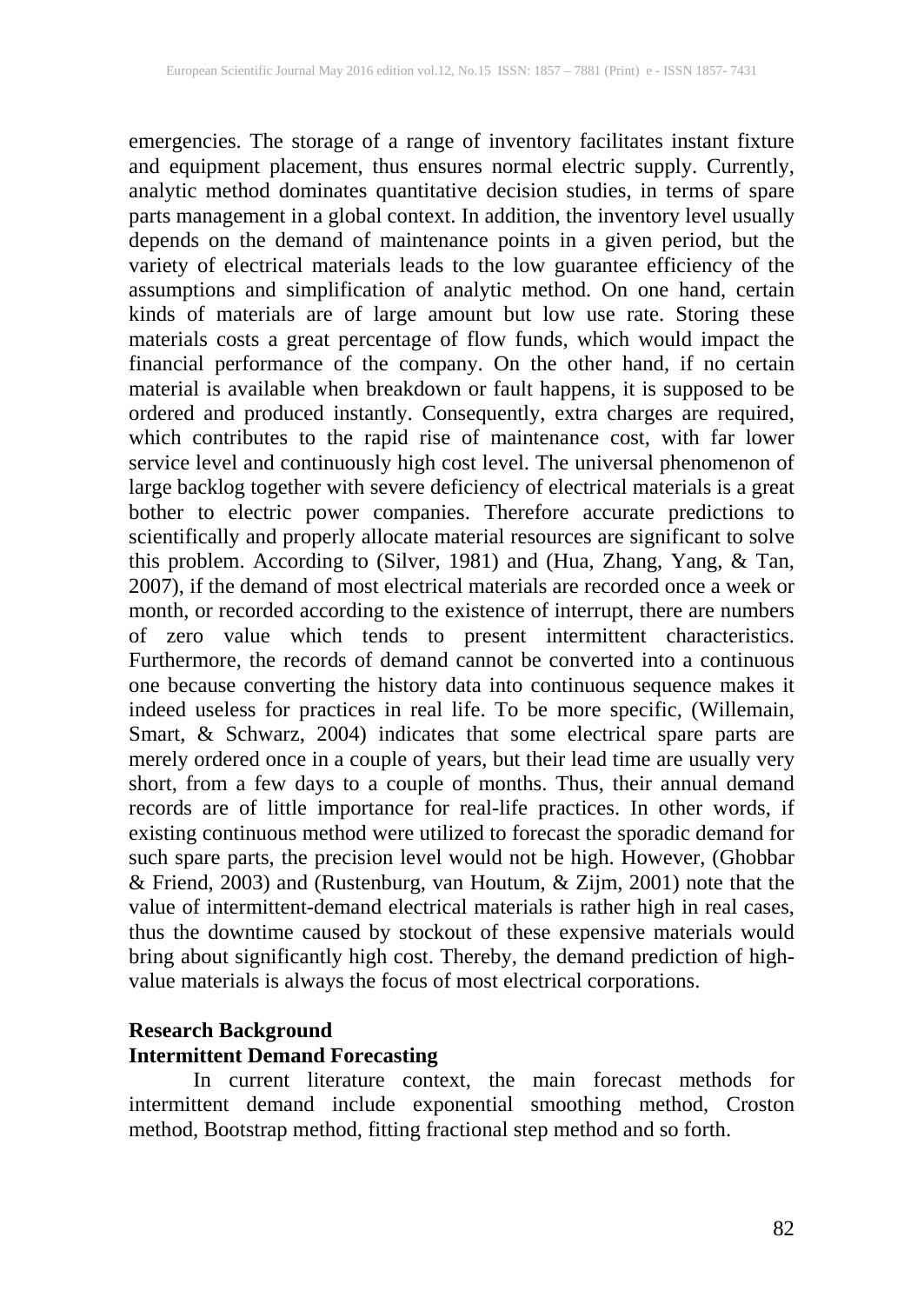According to (Gardner, 1985), exponential smoothing method is wildly used to forecast continuous demand. Although it is not fit for intermittent demand forecast, Willemain et al., (2004) suggests that it can be improved for this purpose. For example, (Croston, 1972) comes up with Croston method, taking demand intervals (after how many intervals there is a demand) apart from demand size and using exponential smoothing method to calculate intervals and size separately. What should be noticed is that Croston is only suitable for spare parts whose lead time follows normal distribution. However, the lead time of different intermittent demand patterns actually does not obey normal distribution. Therefore, the Croston method is not accurate when applied to predict abnormally distributed demand. Moreover, although Croston is only capable of forecasting the average demand in every given time, there are still several limitations in terms of its intermittent demand forecast. Specifically, it can neither forecast the size of the demand, the time period when the demand occurs, nor the probabilities of the occurrence of estimated demand in every given time period, which is not consistent with the discontinuity of electrical materials.

As for Bootstrap, (Gamero, García, & Reyes, 1998) describe that this method is a powerful estimation tool for sampling distributions and standard error. (Efron, 1979) originally introduced this method, Bootstrap, which generates virtual data from a sample of history records and forecasts the occurrence of demand with according probabilities and demand size. In the last step, what should be done is to repeat all the formal steps to generate many demand samples in order to get the distribution of demand in lead time. However, quite many drawbacks appear in the application of Bootstrap. First of all, the autocorrelation of real intermittent demands is not for sure. The more reasonable evaluation is that the accuracy of the forecast through Bootstrap cannot be guaranteed thus it is tough to insure the effectiveness of demand data that does not appear when demand involves more new random factors. Thirdly, the stability in this method may vary rapidly and difference between any two practices could never be zero, even very great (sometimes the best accuracy result could be 100 percent but the worst can be 0). In addition, (Snyder, 2002) indicates that Bootstrap may underestimate the requirement variation of lead times.

Apart from Bootstrap, fitting fractional step method (according to Leven and (Leven & Segerstedt, 2004), normally to fit demand normal distribution, gamma distribution, Laplace distribution or Compound Poisson distribution are used), Bayesian method could cater for estimating intermittent demands as well. Fitting method is to extract actual statistical sequence from certain specific distribution and then to estimate future demands. (Grange, 1998) have pointed that using fitting method for intermittent demand is not precise and if the demand distribution could not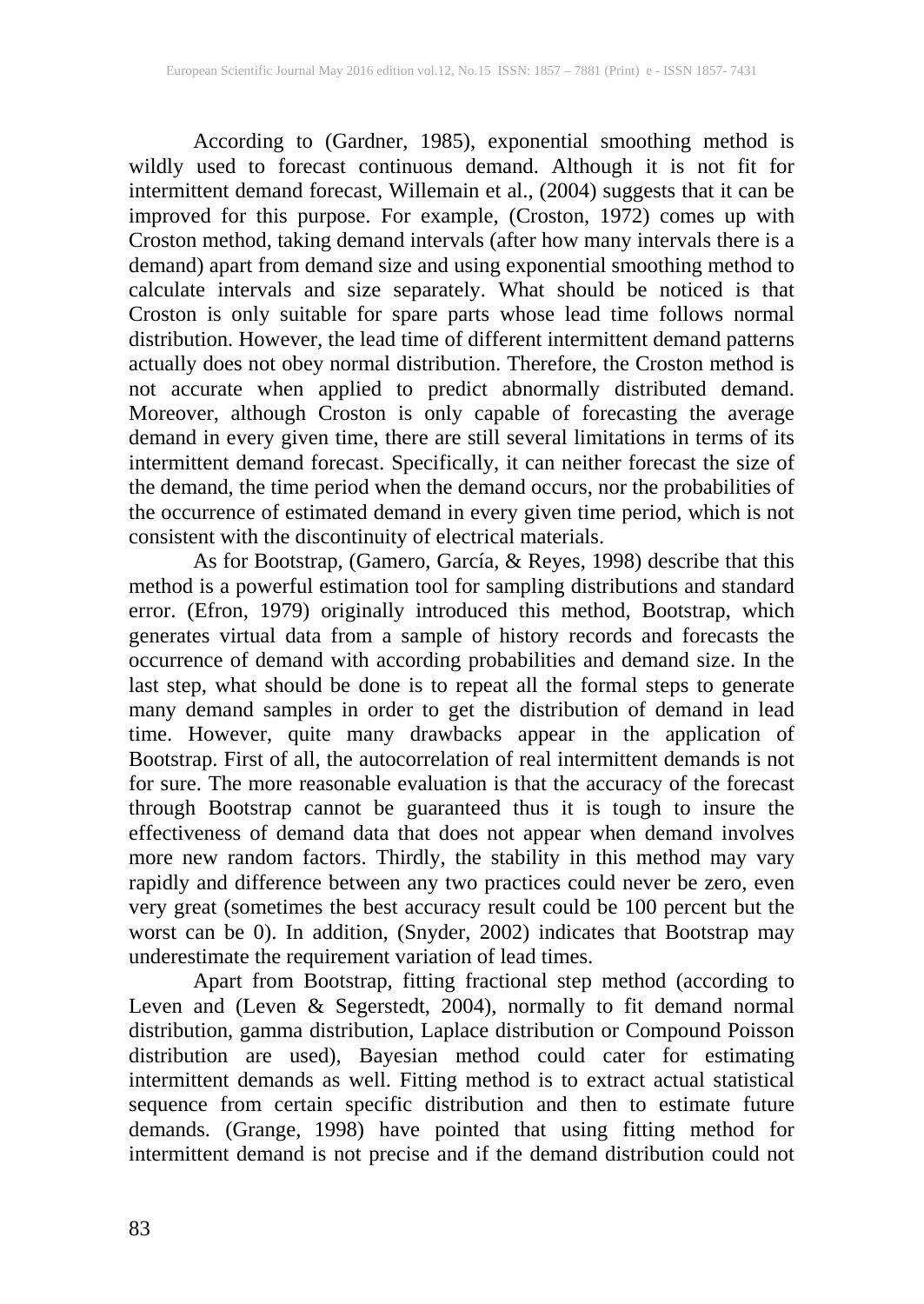be accurately predicted, this could contribute to severe results. Specifically speaking, overestimating demand rate or overestimating service level can both generate awful effects on firms. (Silver, 1968) takes use of Bayesian method to achieve intermittent demand estimation; the steps of it are as followings. Firstly, all need to be done is to get prior probability distribution according to the profitability of demand occurrence and then build posterior distribution on calculated posterior probability of lead times (the demand is multi-dimensional beta distribution). The next step is to confirm reorder point and order quantity under the precise that satisfying probability of storage. Nevertheless, the Bayesian method requires multi-sample and, in these samples, all possible demand quantities must appear, which might be difficult to be met for actual intermittent demand data.

In conclusion, in terms of intermittent statistical sequence, the predicting methods mentioned above request either large samples or the samples that could relatively strictly follow one certain type distribution, but most electrical materials cannot meet such requirements. As a result, this essay comes up with an integrated approach for intermittent demand on the basis of Marcov and Grey Prediction method. The first step is to divide the demand of electrical materials into two statistical sequences, namely "whether demand will occur" 0-1 sequence and demand size, when demand occurs, sequence. Secondly, Marcov arrival process (MAP) should be used to forecast time points where demands occur for 0-1sequence, followed by taking Grey Prediction to predict demand sizes. The whole procedure helps to formulate the final forecast demand result of electrical materials with discontinuity.

# **Notation, Mathematical Description of the Integrated Forecasting Method**

In the first place, what needs to be done is to set the intermittent demand for electrical materials before t time point (includes t point),  $X = [X_1, X_2, \cdots X_t]$ , into two statistical sequences:

(1) whether demand will occur sequence,  $T = [T_1, T_2, \dots, T_r]$ , using "1" to express the occurrence of demand, "0" to present that demand does not occur;

(2) demand size sequence,  $D = [D_1, D_2, \cdots, D_k]$ , namely the actual demand quantity when demand occurs; in next procedure, MAP is supposed to estimate T sequence, getting  $T_{t+1} = T^*$ , when  $T^* = 0$ , there is no demand forecasted; when  $T^* = 1$ , there will be a demand appear at t+1 time point and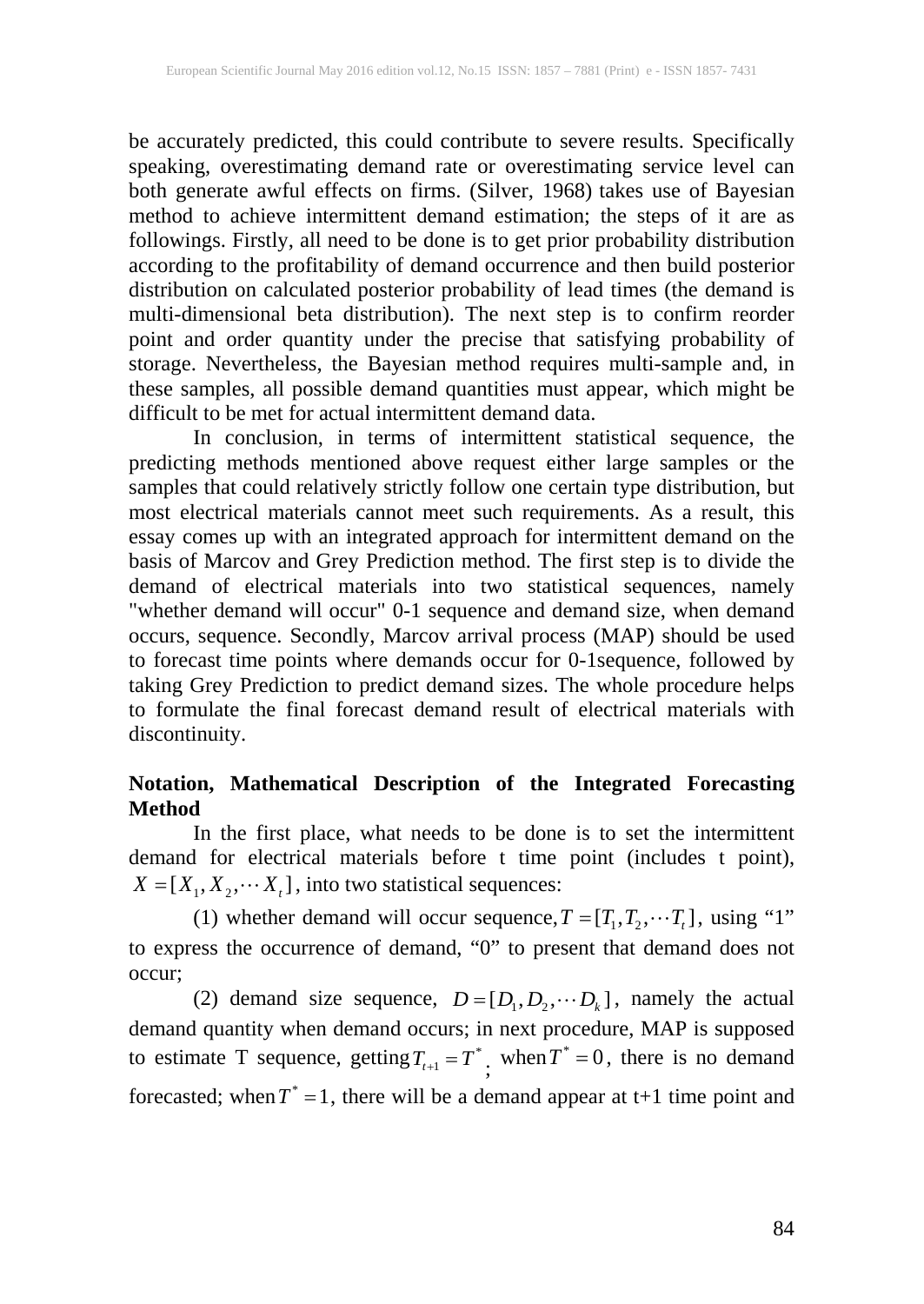it is time to use Grey Prediction method, GM  $(1, 1)$ , if,  $\hat{D}_{k+1} = D^*$ , the final predicted value would be  $\hat{X}_{k+1} = D^*$ .

The processes above are shown as the picture below.



## **Empirical Investigation Model Simulation Prediction of Demand Occurrence by MAP**

This paper takes use of the MAP to forecast demand of electrical materials, namely selects appropriate Marcov transition matrix, which is to convert 0-1 sequence that represents whether demand will happen into probability form to judge information of future demands. If the probability of value 0 is larger than that of value 1, it illustrates that there will be no demand in the forecasting period and there is no need to occupy demand forecast; if the probability of the arrival of value 1 is larger than value 0, there will be demand occurring in forecasting period.

Because there are merely two sorts of sequences which demonstrate whether demand will occur, demand occurrence sequence, of intermittent demand, 1 or 0 appears meaning there is a or no demand happen separately. For Marcov of only two alternatives, its one-step transition probability matrix can be defined as:

$$
P = \begin{bmatrix} 0 & 1 \\ 1 - a & a \\ 1 & b & 1 - b \end{bmatrix}, 0 < a, b < 1 \tag{1}
$$

Set as demand in period  $n(n = 1, 2, \dots, k)$ , the process always could be regarded as a homogeneous Marcov chain and the state space is  $T = \{0,$ 1}.Confirming demand sequence MAP is to ensure the n times of transition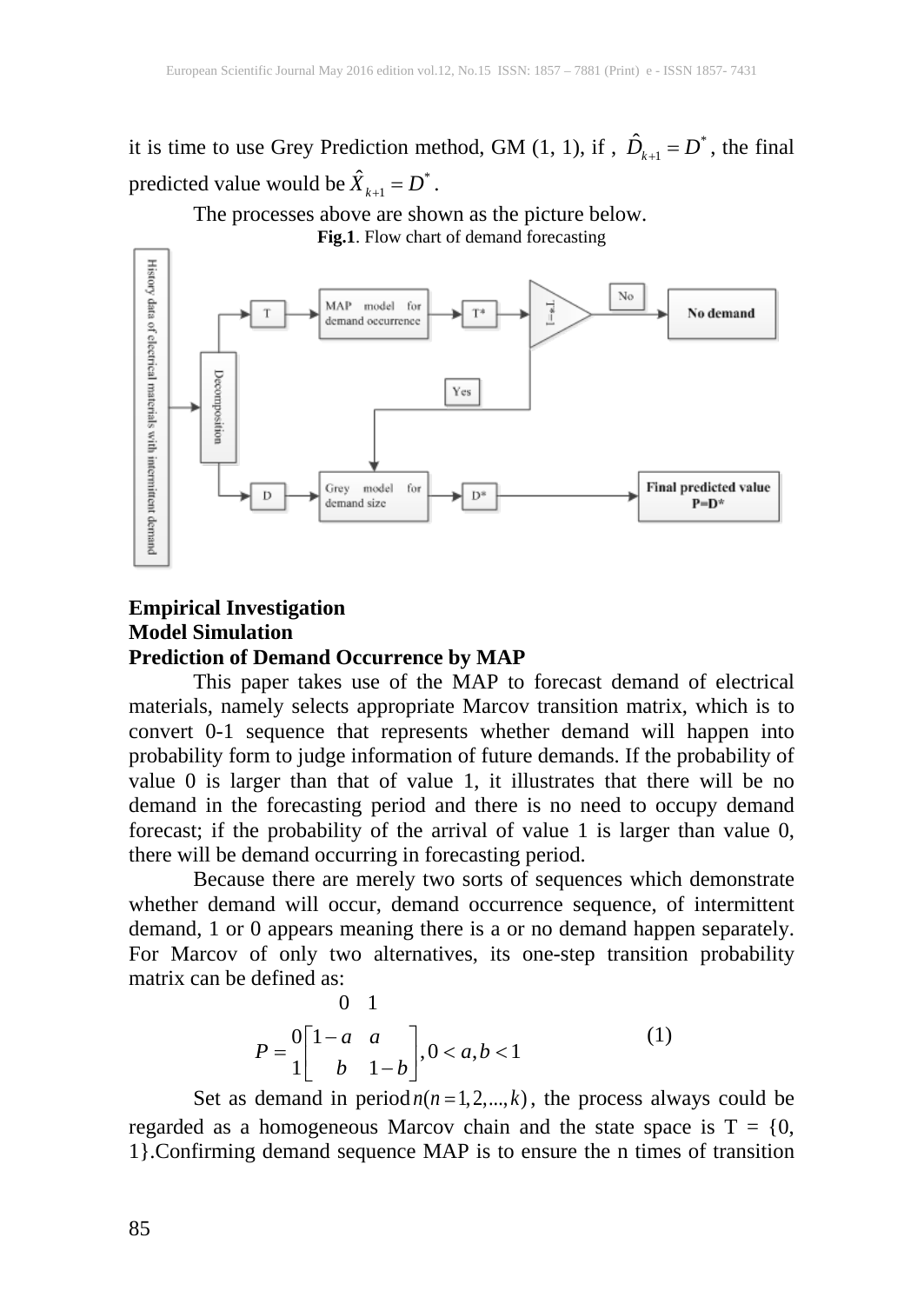probability of Marcov chain,  $P_{ij}(n)$ , and this step needs to use well-known Chapman-Kolmogorov equation, abbreviating it as C-K equation in the following context. The definition of this equation is for one homogeneous Marcov chain  $\{X_n, n = 0, 1, 2, ...\}$ , for any  $m, n \in T$ ,

$$
P_{ij}(m+n) = \sum_{k=1}^{+\infty} P_{ik}(m) P_{kj}(n), i, j = 1, 2, 3...
$$
 (2)

The state description is as follows: at a given time point t, the state is  $X(t) = a_i$ . From this point, the state experiences a shift of m+n and the state changes to  $a_j$ , namely  $X(t + m + n) = a_j$ . As long as the value of m+n is fixed, no matter what the value of m, n is, after experiencing m+n times of shift the state  $X(t + m + n) = a_i$  can always be achieved. Then the matrix form of C-K can be expressed as

$$
P(n) = P(1)P(n-1) = PP(n-1) = P^{k-1}P(1)P(n-k)
$$
  

$$
P(m+n) = P(m)P(n)
$$
 (3)

In this way, taking use of C-K equation could get the following recurrence relation

$$
P(n) = P(1)P(n-1) = PP(n-1) = P^{k-1}P(1)P(n-k)
$$
\n(4)

Referring to the relation above, we could get  $P(n) = P^n$ . Then we can conclude that the n-step matrix of transition probability of homogeneous Marcov chain is the n power one-step transition probability matrix.

According to C-K equation, we could know that  $P(n) = P^n$ . One-step transition probability matrix P has two different eigen values  $\lambda_1 = 1, \lambda_2 = 1 - a - b$ , using aesthetic to present P as the similar matrix of diagonal matrix  $\Lambda$ , which can be shown as the following equation:

$$
\Lambda = \begin{pmatrix} \lambda_1 & 0 \\ 0 & \lambda_2 \end{pmatrix} = \begin{pmatrix} 1 & 0 \\ 0 & 1 - a - b \end{pmatrix}
$$
 (5)

The feature vectors of  $\lambda_1, \lambda_2$  are

$$
d_1 = \begin{bmatrix} 1/\sqrt{2} \\ -1/\sqrt{2} \end{bmatrix}, d_1 = \begin{bmatrix} \frac{a}{\sqrt{a^2 + b^2}} \\ \frac{b}{\sqrt{a^2 + b^2}} \end{bmatrix}, H = \begin{bmatrix} 1/\sqrt{2} & \frac{a}{\sqrt{a^2 + b^2}} \\ -1/\sqrt{2} & \frac{b}{\sqrt{a^2 + b^2}} \end{bmatrix}
$$
(6)

Then  $P = H \Lambda H^{-1}$ . Through this method, n power one-step transition probability matrix for demand arrival could be drawn

$$
P = (H\Lambda H^{-1})^n = H\Lambda^n H^{-1}
$$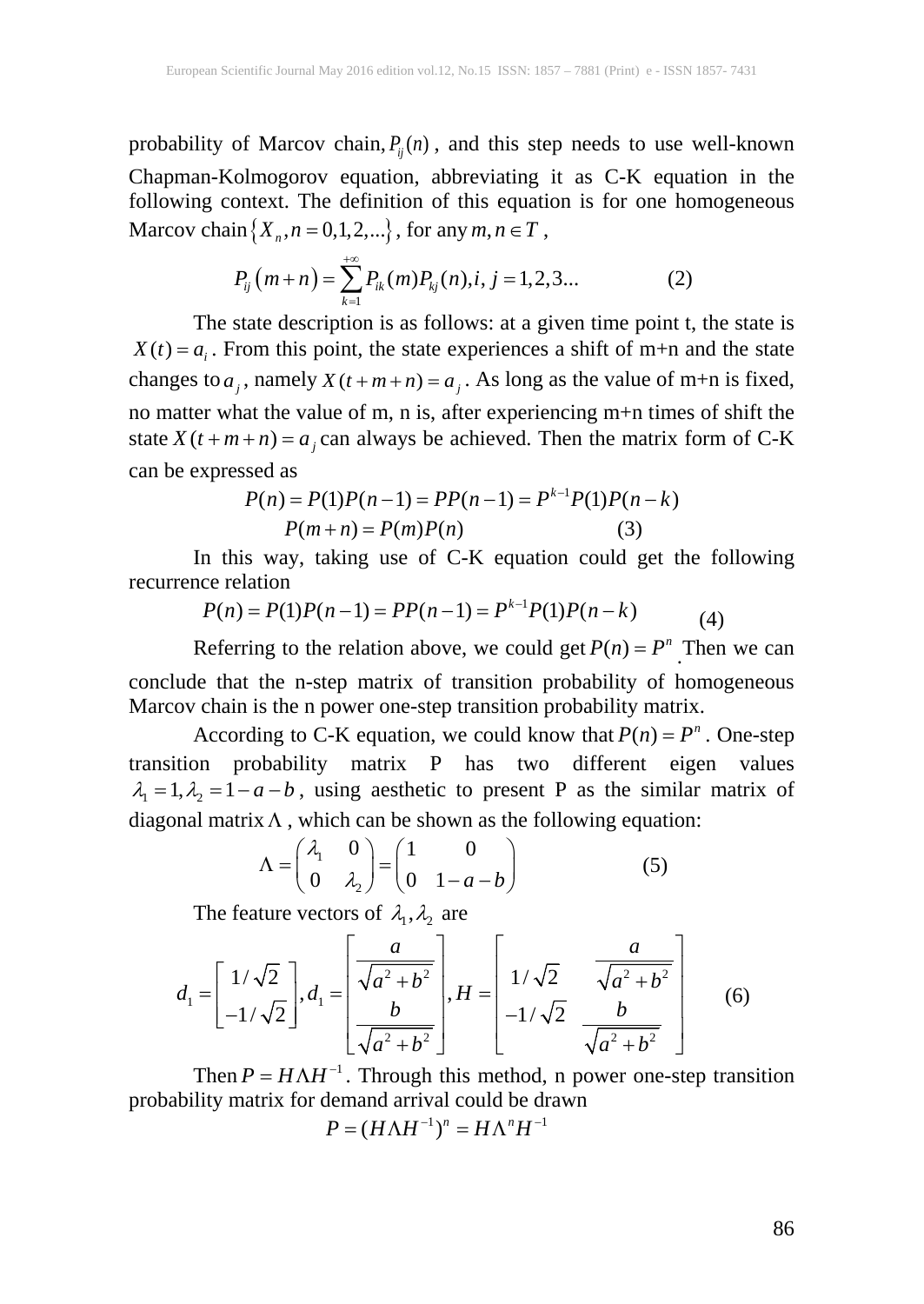$$
=\frac{1}{a+b}\begin{bmatrix}b&a\\b&a\end{bmatrix}+\frac{(1-a-b)^n}{a+b}\begin{bmatrix}a&-a\\-b&b\end{bmatrix}, n=1,2,3... \tag{7}
$$

In this way, the probability of the state  $(0, 1)$  drawn from n power matrix of transition probability that experiences n times of shift is  $(P_0, P_1)$ :

$$
(P_0, P_1) = [P(0) \ P(1)] P^n \tag{8}
$$

Among the equation, P (0) stands for the probability of zero value in the original state, and  $P(1)$  presents the probability of value 1 in its original state.

#### **Forecasting demand size by GM (1, 1)**

,

Grey system theory is come up with Deng Julong professor in 1982. It is a forecasting method to study highly unstable systems and it is a system between the white system and the black system. Grey system theory takes " knowing part information and part of information are unknown" as a small sample, lack of information and uncertain system as study target, by means of extracting valuable data from information known to achieve accurate illustration and effective supervision for systematic operation and evolution laws. Classic Grey Prediction model is a GM (1, 1) model whose basis theory is to use accumulation to generate a series when a time sequence presents no obvious tendency and the rising trend of such series is capable of being used to build a model and make a forecast taking grey factors into account. The next step is to do inverse calculations using serial-down methods and then recover original time series to get forecast results.

Grey Prediction model GM (1, 1) is a dynamic change model that uses linear first-order differential equation to describe the series of grey system. The building process is as the following: For non-negative smooth history consumption data sequence:  $X^{(0)} = (x^{(0)}(1), x^{(0)}(2),..., x^{(0)}(n))$ , use the following accumulating method to do one calculation:

$$
x^{(1)}(1) = x^{(0)}(1), x^{(1)}(2) = x^{(1)}(1) + x^{(0)}(2), ..., x^{(1)}(n) = x^{(1)}(n-1) + x^{(0)}(n),
$$
 (8)

namely:  $x^{(1)}(k) = \sum x^{(0)}$ 1  $(k) = \sum x^{(0)}(k)$   $k = 1,2,...,$ *k i*  $x^{(1)}(k) = \sum x^{(0)}(k)$   $k = 1, 2, ..., n$  $=\sum_{i=1} x^{(0)}(k)$   $k=$ , the result of accumulation data

sequence is  $X^{(1)} = (x^{(1)}(1), x^{(1)}(2),..., x^{(1)}(n))$ . Assuming that  $X^{(1)}$  obeys exponential change rule, then the winterization equation chosen is

$$
\frac{dX^{(1)}}{dt} + \lambda X^{(1)} = u \tag{9}
$$

and in the equation,  $\lambda$  is called developing grey number, u is called internal control grey number. These two grey numbers can be received by least square method: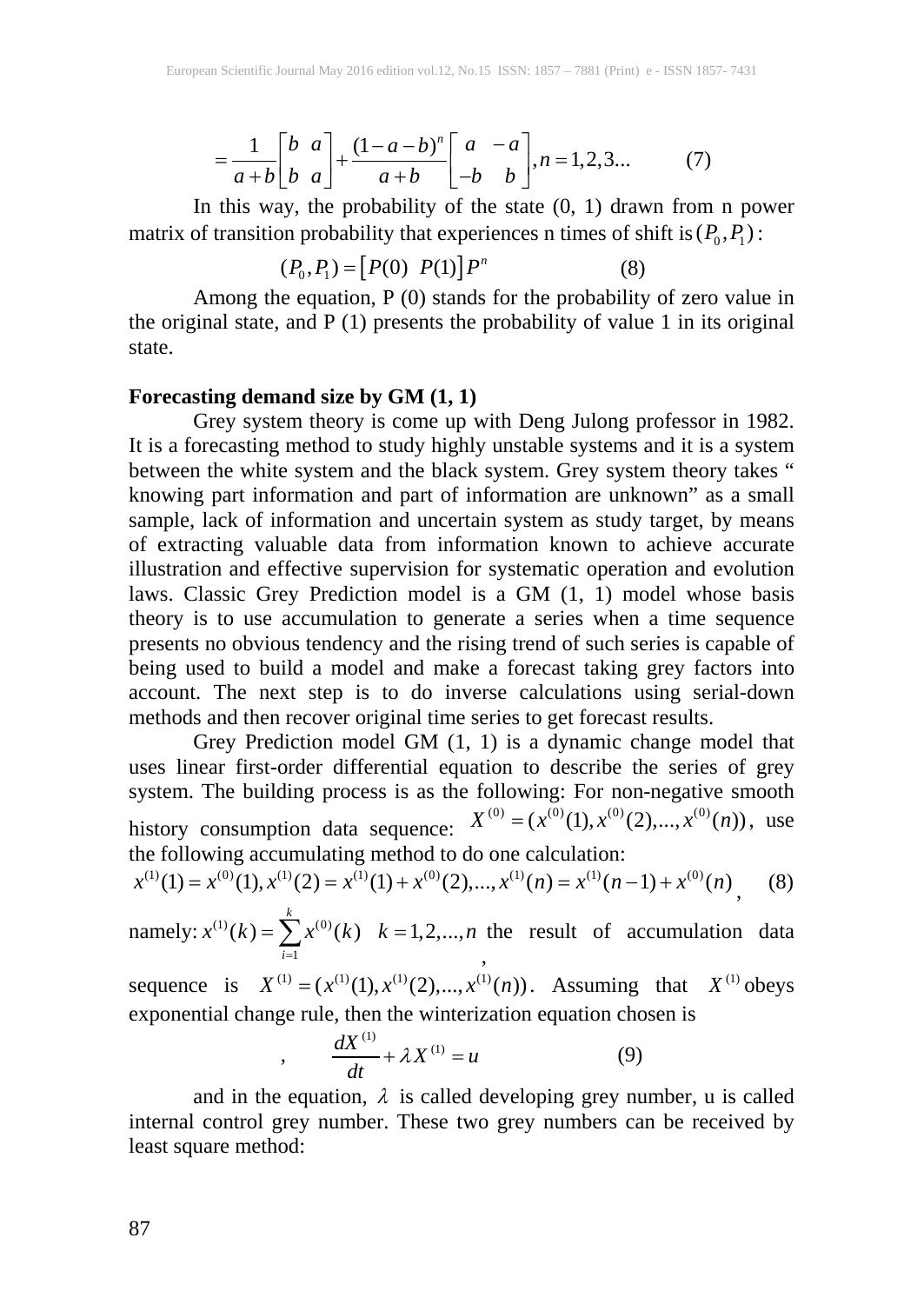$$
\begin{pmatrix} \lambda \\ \mu \end{pmatrix} = (A^T A)^{-1} A^T Y \tag{10}
$$

and matrix A and matrix Y are expressed as:

$$
A = \begin{pmatrix} -Z^{(1)}(2)1 \\ -Z^{(1)}(3)1 \\ \dots \\ -Z^{(1)}(n)1 \end{pmatrix} Y = \begin{pmatrix} -X^{(0)}(2) \\ -X^{(0)}(3) \\ \dots \\ -X^{(0)}(n) \end{pmatrix}
$$
(11)

 $Z^{(1)} = (Z^{(1)}(2), Z^{(1)}(3),..., Z^{(1)}(n))$  is the background value and it is usually equal to the average of two consecutive values of X, namely  $Z^{(1)}(k) = 0.5(x^{(1)}(k-1) + x^{(1)}(k+1)), k = 2,3,...,n$ . So, for the winterization equation (10) whose original condition is  $Z^{(1)}(k) = 0.5(x^{(1)}(k-1) + x^{(1)}(k+1)), k = 2,3,...,n$ , the solution is:

$$
\hat{X}^{(1)}(k) = (x^{(0)}(1) - \frac{\mu}{\lambda})e^{-\lambda(k-1)} + \frac{\mu}{\lambda}, \quad k = 1, 2, \dots
$$
 (12)

Actually, this is the predictor formula of  $X^{(1)}$ . Following such procedures, the predictor formula of  $X^{(0)}$  is supposed to be:

$$
\hat{\stackrel{\wedge}{X}}^{(0)}(k) = \hat{\stackrel{\wedge}{X}}^{(1)}(k) - \hat{\stackrel{\wedge}{X}}^{(1)}(k-1), k = 2, 3, ... \tag{13}
$$

When k is greater than n, the estimated result is available; in contrast, when k is less than or equal to n, the value of simulation of history consumption data, is available.

#### **Algorithm Flow**

According to the previous analysis, the predict approach to electrical materials with intermittent characteristics is supposed to go through the following main calculation steps:

(1) Divide the history data of relevant materials into demand size sequence D and whether demand will happen series T;

(2) Using MAP prediction model to forecast series D and T to receive predicted value that stands for whether demand will occur, T\*

 $(3)$  On the basis of the estimate result of step  $(2)$  to construct demand size forecasting. If step (2) predicts that there will be no demand, the outcome would be demand size  $Q=0$ ; otherwise, if  $Q=D^*$ , the outcome would be D\*.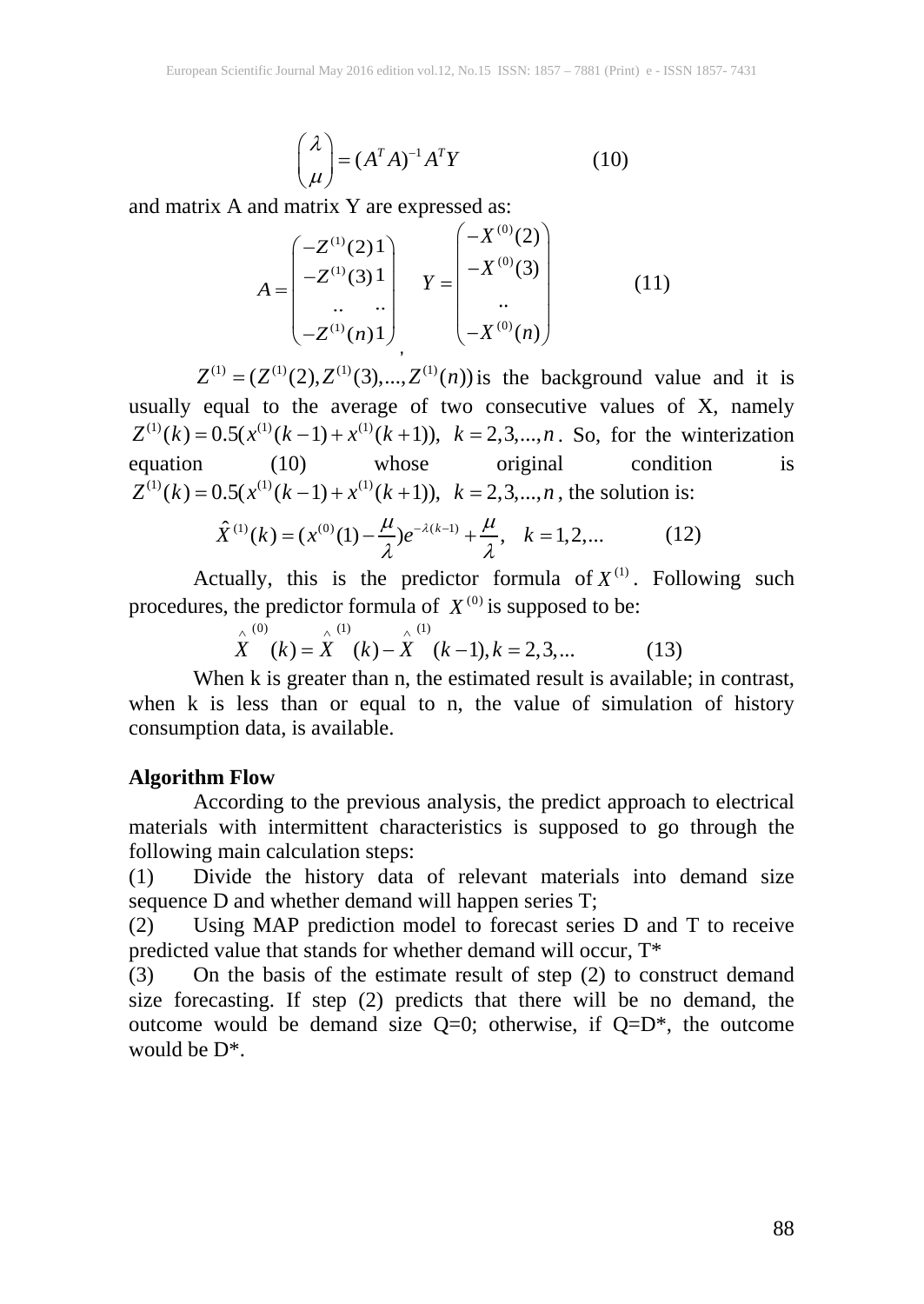#### **Forecasting Accuracy Measures**

In experiment, approaches for predicting demand occurrence, that is MAP, this paper will take use of Percentage of Occurrence Error, POE, to calculate the wrong percentage. Setting  $d_i$  to present actual value  $z_i$ 

for estimated value. The definition of POE is:

when 
$$
\begin{cases} d_i = 0 \text{ and } z_i = 0 \\ or, OE_i = 0; \end{cases}
$$
 (14)  
\n
$$
d_i \neq 0 \text{ and } z_i \neq 0
$$
  
\nwhen 
$$
\begin{cases} d_i = 0 \text{ and } z_i \neq 0 \\ or, OE_i = 1. \end{cases}
$$
 (15)  
\n
$$
\frac{1}{2}OE_i
$$
  
\n
$$
POE = \frac{1}{2}DOE_i
$$
 (16)

*Total*  $Accuracy = (1 - POE)*100%$ . At the same time, this essay calculates the accuracy and inaccuracy of forecasted results separately and the definitions are shown as the followings:

When  $d_i = 0$  and  $z_i = 0$  <sup>*o*</sup>  $OE_i = 0$ When  $d_i = 0$  and  $z_i \neq 0$ , "0"  $OE_i = 1$ When  $d_i \neq 0$  and  $z_i \neq 0$ , "1"  $OE_i = 0$ When  $d_i \neq 0$  and  $z_i = 0$ , "1"  $OE_i = 1$ 

The accuracy of demand prediction when demand occurs

$$
Accuracy "1" = \left(1 - \frac{\sum_{i=1}^{n} "1"OE_i}{n}\right) * 100\% \tag{17}
$$

The accuracy of demand prediction when demand does not occur

$$
Accuracy "0" = \left(1 - \frac{\sum_{i=1}^{n} "0" OE_i}{n}\right) * 100\%
$$
 (18)

In addition, this paper will calculate the differences in estimated and actual times of demand occurrence as Miss Demand. In particular, Miss Demand = estimated times of demand occurrence – actual times of demand occurrence.

This variable is quite helpful to design inventory size in the actual inventory management of electrical materials in terms of the number.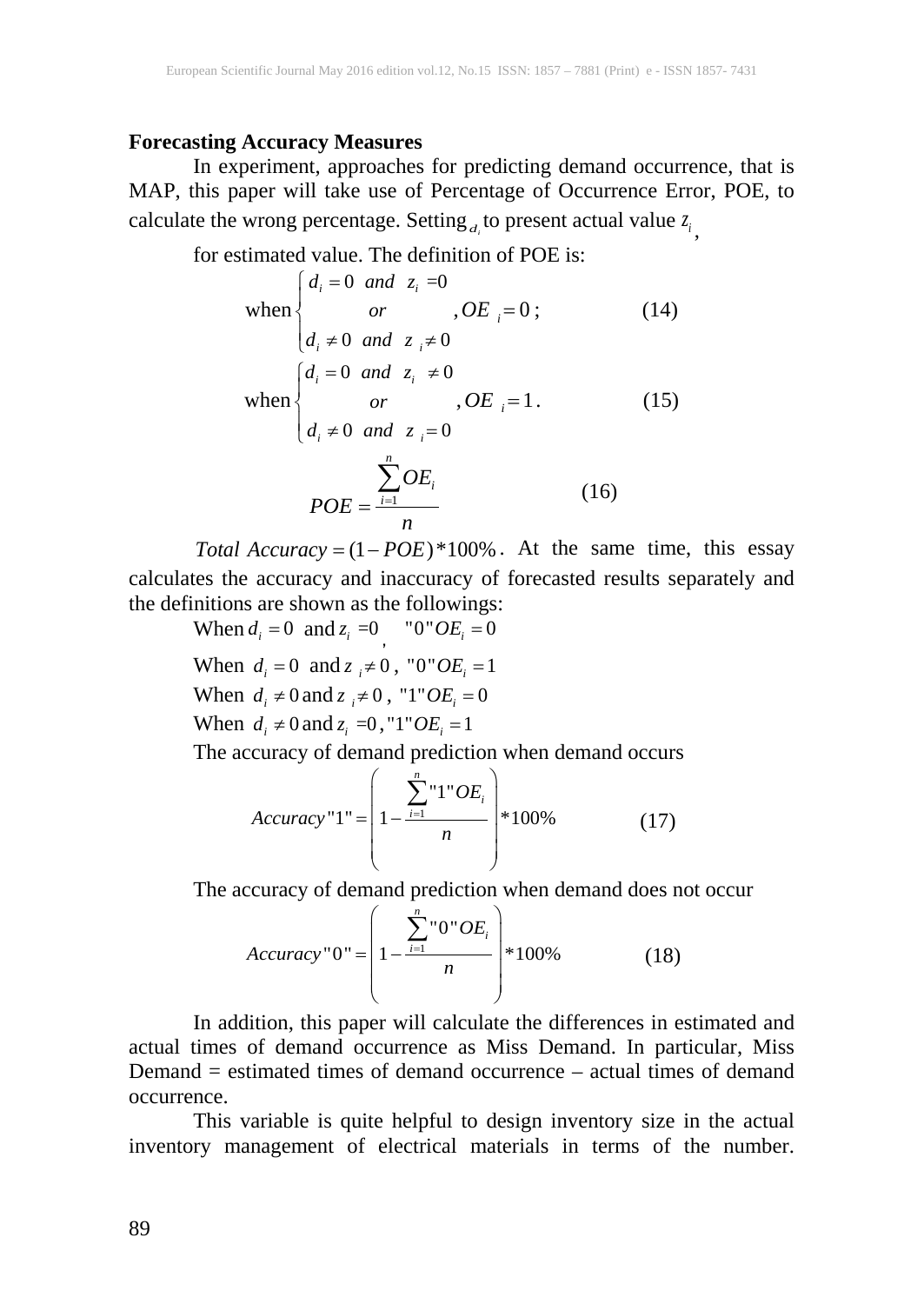Because intermittent includes large number of zero value, in order to avoid that the denominator is zero leading to incapability of calculation, this paper will not choose Mean Absolute Error, MAE, instead of Mean Absolute Percentage Error, MAPE, as accuracy indicator to compare MAE with intermittent demand forecasting approaches mentioned above--- Croston method, Trend-monthly method and ES method for it. The calculation formula is as the following:

$$
MAE = \frac{1}{n} \sum_{i=1}^{n} |f_i - y_i| = \frac{1}{n} \sum_{i=1}^{n} |c_i|
$$
  
\n
$$
RMSE = \sigma = \sqrt{\frac{\sum d_i^2}{n}}, i = 1, 2, 3...
$$
  
\n
$$
MASE = \frac{\frac{1}{L} \sum_{j=1}^{L} |y_{n+j} - y_n(j)|}{\frac{1}{n+1} \sum_{i=2}^{n} |y_i - y_{i-1}|}
$$
(19)

Denote: n is the length of historical time series, L is the length of the

predicted periods.

## **Empirical Research**

All the data collected was randomly selected from the monthly demand historical data base of Shanghai Electrical Company, especially from its warehouses on Jiulong Road, Wenxiang Road and Libing Road, in the period 2007 to 2012. Within this period, data collected during 2007 to 2011 was used as demand historical data, and data collected within the year 2012 was used as tested parameter. Due to the limitat of paragraph, this article only represented experimental result of twenty representative electrical materials, to prove the validity of intermittent demand prediction method.

| Country   | Total    | Accuracy | Accuracy | <b>Miss</b> |
|-----------|----------|----------|----------|-------------|
| Net Code  | Accuracy |          | 0        | Demand      |
| 500031955 | 1.0000   | 1.0000   | 1.0000   | 0           |
| 500067198 | 0.9091   | 1.0000   | 0.0991   |             |
| 500037055 | 1.0000   | 1.0000   | 1.0000   | $\theta$    |
| 500026753 | 1.0000   | 1.0000   | 1.0000   | 0           |
| 500026753 | 0.9091   | 0.9091   | 1.0000   | $-1$        |
| 500065263 | 0.9091   | 0.9091   | 1.0000   | $-1$        |
| 500052565 | 1.0000   | 1.0000   | 1.0000   | 0           |
| 500065284 | 1.0000   | 1.0000   | 1.0000   | 0           |
| 500007914 | 0.8182   | 1.0000   | 0.8182   | 2           |
| 500065667 | 0.7273   | 0.8182   | 0.9091   | -1          |

**Table 1** Forecasted results of 20materials for demand occurrence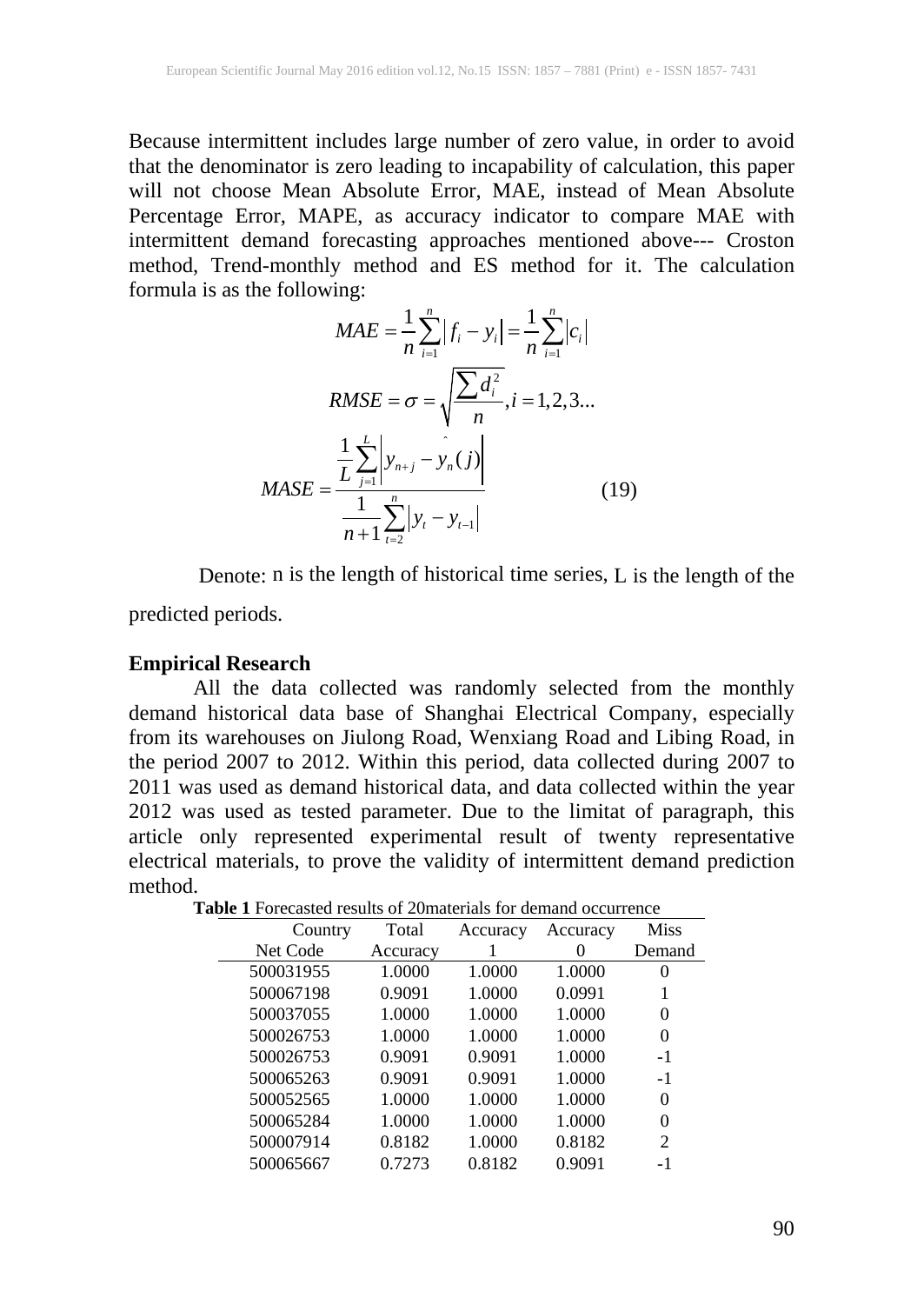| 500065658 | 0.7273 | 0.8182 | 0.9091 | $-1$ |
|-----------|--------|--------|--------|------|
| 500065660 | 0.6364 | 0.7273 | 0.9091 | $-2$ |
| 500071568 | 1.0000 | 1.0000 | 1.0000 | 0    |
| 500020615 | 0.5455 | 0.6364 | 0.9091 | $-3$ |
| 500071563 | 1.0000 | 1.0000 | 1.0000 | 0    |
| 500074855 | 0.8182 | 0.8182 | 1.0000 | $-2$ |
| 500029272 | 0.6364 | 0.7273 | 0.9091 | $-3$ |
| 500069479 | 0.3636 | 0.4545 | 0.9091 | $-5$ |
| 500032684 | 0.8182 | 0.9091 | 0.9091 | 0    |
| 500007425 | 0.9091 | 0.9091 | 1.0000 | -1   |
| Average   | 0.8364 | 0.8818 | 0.9545 | $-1$ |

# **Table 2** Forecasting Accuracy of 20 materials

|              |             | Method in  |         |               |        |
|--------------|-------------|------------|---------|---------------|--------|
| Country code | error       | this paper | Croston | Trend-monthly | ES     |
| 500031955    | <b>MAE</b>  | 0.1364     | 0.1447  | 0.1879        | 0.1429 |
|              | <b>RMSE</b> | 0.4677     | 0.4861  | 0.4848        | 0.5524 |
|              | <b>MASE</b> | 0.8048     | 0.8535  | 1.0266        | 0.9857 |
| 500067198    | <b>MAE</b>  | 4.9361     | 6.4258  | 6.1936        | 5.2717 |
|              | <b>RMSE</b> | 7.8157     | 8.9960  | 8.9071        | 9.8051 |
|              | <b>MASE</b> | 0.8189     | 0.9526  | 0.9182        | 0.9162 |
| 500037055    | <b>MAE</b>  | 0.0195     | 0.0370  | 0.0335        | 0.0286 |
|              | <b>RMSE</b> | 0.1236     | 0.1356  | 0.1254        | 0.1532 |
|              | <b>MASE</b> | 0.6367     | 1.0915  | 0.9892        | 0.9857 |
| 500072175    | <b>MAE</b>  | 0.0757     | 0.1310  | 0.1333        | 0.1137 |
|              | <b>RMSE</b> | 0.3031     | 0.3072  | 0.4830        | 0.3747 |
|              | <b>MASE</b> | 0.6285     | 0.9661  | 0.9833        | 0.9810 |
| 500026753    | <b>MAE</b>  | 0.0012     | 0.0040  | 0.0023        | 0.0076 |
|              | <b>RMSE</b> | 0.0089     | 0.0090  | 0.0090        | 0.0317 |
|              | <b>MASE</b> | 0.1578     | 0.4917  | 0.9803        | 0.9857 |
| 500065263    | <b>MAE</b>  | 0.0001     | 0.0002  | 0.0003        | 0.0004 |
|              | <b>RMSE</b> | 0.0007     | 0.0008  | 0.0007        | 0.0012 |
|              | <b>MASE</b> | 0.3626     | 0.4659  | 0.9671        | 0.9714 |
| 500052565    | <b>MAE</b>  | 0.0025     | 0.0048  | 0.0044        | 0.0037 |
|              | <b>RMSE</b> | 0.0161     | 0.0177  | 0.0163        | 0.0199 |
|              | <b>MASE</b> | 0.6367     | 1.0968  | 0.9892        | 0.9857 |
| 500065284    | <b>MAE</b>  | 0.0003     | 0.0004  | 0.0006        | 0.0005 |
|              | <b>RMSE</b> | 0.0022     | 0.0023  | 0.0023        | 0.0028 |
|              | <b>MASE</b> | 0.4917     | 0.6367  | 0.9892        | 0.9857 |
| 500007914    | <b>MAE</b>  | 2.1845     | 2.6390  | 2.5867        | 2.6719 |
|              | <b>RMSE</b> | 3.7477     | 4.2751  | 4.1550        | 4.9387 |
|              | <b>MASE</b> | 0.6864     | 0.8948  | 0.8771        | 0.9311 |
| 500065667    | <b>MAE</b>  | 0.8999     | 1.1333  | 1.0378        | 0.9918 |
|              | <b>RMSE</b> | 1.2947     | 1.3880  | 1.4548        | 1.4443 |
|              | <b>MASE</b> | 0.7920     | 0.9980  | 0.9139        | 0.9638 |
| 500065658    | <b>MAE</b>  | 2.0290     | 2.7560  | 2.8186        | 2.5399 |
|              | <b>RMSE</b> | 2.9983     | 3.5566  | 3.5945        | 3.6919 |
|              | <b>MASE</b> | 0.9396     | 1.1783  | 1.2050        | 1.1516 |
| 500065660    | <b>MAE</b>  | 1.2326     | 1.5010  | 1.4278        | 1.4547 |
|              | <b>RMSE</b> | 1.7955     | 2.0304  | 1.9066        | 2.1019 |
|              | <b>MASE</b> | 0.7430     | 0.9130  | 0.8685        | 0.9469 |
| 500071568    | <b>MAE</b>  | 0.0689     | 0.1298  | 0.1329        | 0.1143 |
|              | <b>RMSE</b> | 0.5070     | 0.5232  | 0.5116        | 0.6129 |
|              | <b>MASE</b> | 0.5974     | 0.9575  | 0.9803        | 0.9857 |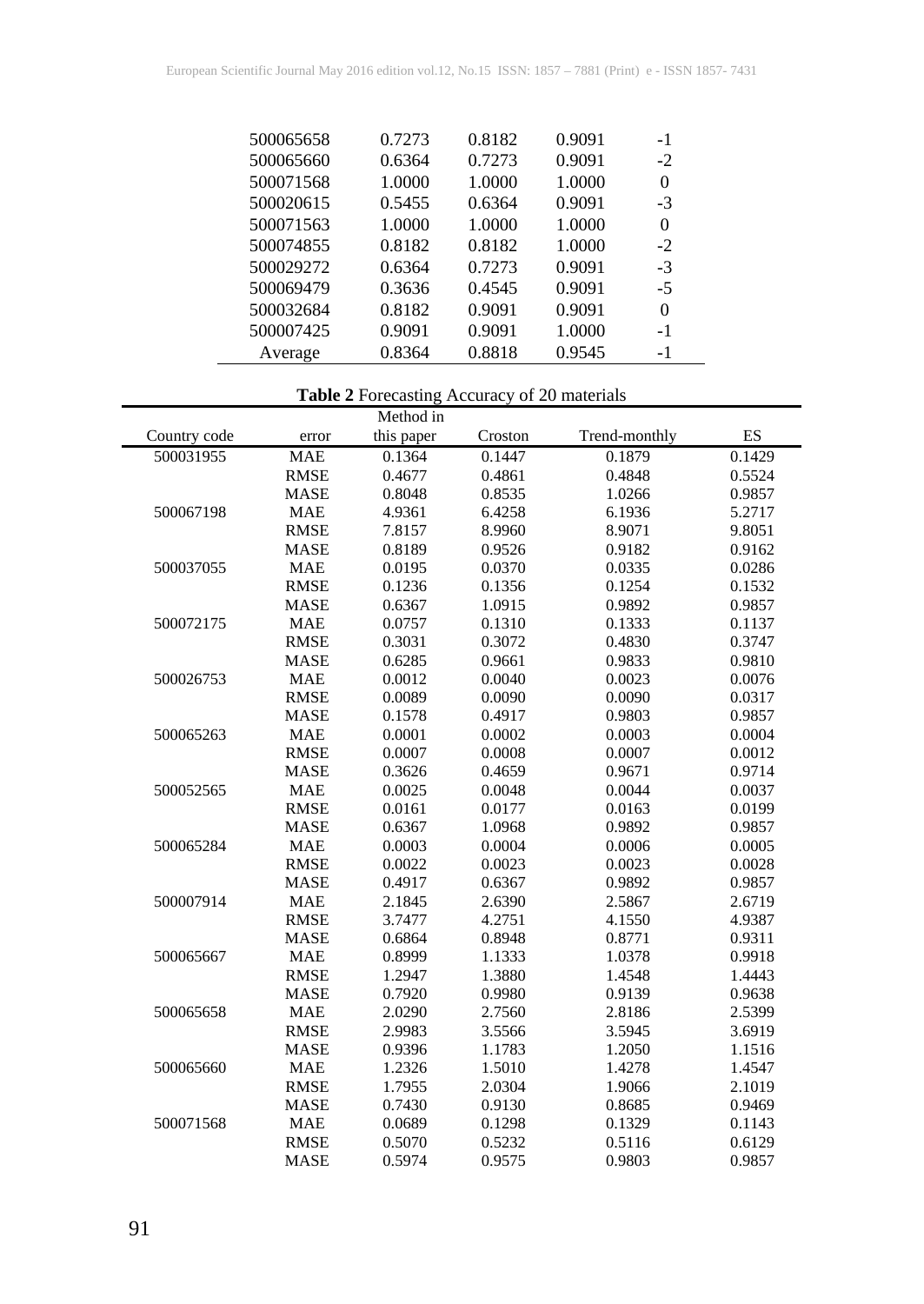| 500020615 | <b>MAE</b>  | 15.9885 | 17.1784 | 19.9635 | 17,1360 |
|-----------|-------------|---------|---------|---------|---------|
|           | <b>RMSE</b> | 28.6579 | 29.2930 | 32.3716 | 31.9071 |
|           | <b>MASE</b> | 0.8125  | 0.8730  | 0.9288  | 0.9621  |
| 500071563 | <b>MAE</b>  | 0.0590  | 0.0609  | 0.1801  | 0.0857  |
|           | <b>RMSE</b> | 0.3724  | 0.3880  | 0.3917  | 0.4596  |
|           | <b>MASE</b> | 0.5802  | 0.6214  | 1.7711  | 0.9857  |
| 500074855 | MAE         | 0.0590  | 0.0609  | 0.1801  | 0.0857  |
|           | <b>RMSE</b> | 0.3724  | 0.3880  | 0.3917  | 0.4596  |
|           | <b>MASE</b> | 0.5802  | 0.6214  | 1.7711  | 0.9857  |
| 500029272 | <b>MAE</b>  | 1.5912  | 2.1627  | 2.1817  | 2.1303  |
|           | <b>RMSE</b> | 2.4745  | 2.8674  | 2.8275  | 3.1953  |
|           | MASE        | 0.6316  | 0.9594  | 0.9678  | 0.9734  |
| 500069479 | MAE         | 4.2666  | 4.2677  | 4.8952  | 3.4323  |
|           | <b>RMSE</b> | 4.8504  | 5.6296  | 6.2870  | 5.9882  |
|           | MASE        | 0.9511  | 1.9047  | 1.2557  | 1.1166  |
| 500032684 | <b>MAE</b>  | 1.5872  | 1.8363  | 1.8746  | 1.8764  |
|           | <b>RMSE</b> | 2.8295  | 3.1383  | 3.0920  | 3.5917  |
|           | <b>MASE</b> | 0.7865  | 0.8599  | 0.8778  | 0.9662  |
| 500007425 | <b>MAE</b>  | 1.0706  | 1.2417  | 1.5787  | 1.2540  |
|           | <b>RMSE</b> | 3.1483  | 3.4101  | 3.4103  | 4.1944  |
|           | MASE        | 0.6064  | 0.9392  | 1.1942  | 0.9614  |

As there is no existing predicting method aiming for demand occurrence (SEC method based on time series analysis, Croston method together with improvement have forecasted number in every given time but they can only provide average demand prediction for a given period; Bootstrap method that roots in statistics could cater for offering the probability of demand occurrence in the next given time while it still cannot give exact values), this article only provided the accuracy of MAP mentioned in the previous paragraph. From the predicted result of actual historical data, this method has a high prediction accuracy rate; from the twenty sample data collected, it has an 83.64% of aiming rate; seven sample data even has a 100% aiming rate. In conclusion, this is a probable prediction method. However, as shown in Table 1, in the prediction of the possibility of actual material demand occurrences, the accuracy of the prediction of happening is lower than that of not happening, and the data of Miss Demands also shew, the possibility of under stating is way higher than overstating its demand. Therefore, first of all, improvement should be made, for example, when using MAP to forecast time points of demand arrivals, it is of no certain need to recognize there will be demand appearing in t period only if  $p_1 \ge p_0$ , varying  $p_r$ ,  $0 \leq p_r \leq 1$ , to adapt to different situations of materials; when  $p_1 \geq p_r$ , recognize that there will be demand occurrence and further prediction is needed, otherwise no demand should be recognized and there is no need to further prediction, in this way prediction probability could be lifted to a higher level; secondly, in actual practices, safety stock are supposed to be used to guarantee timely supply of electrical materials.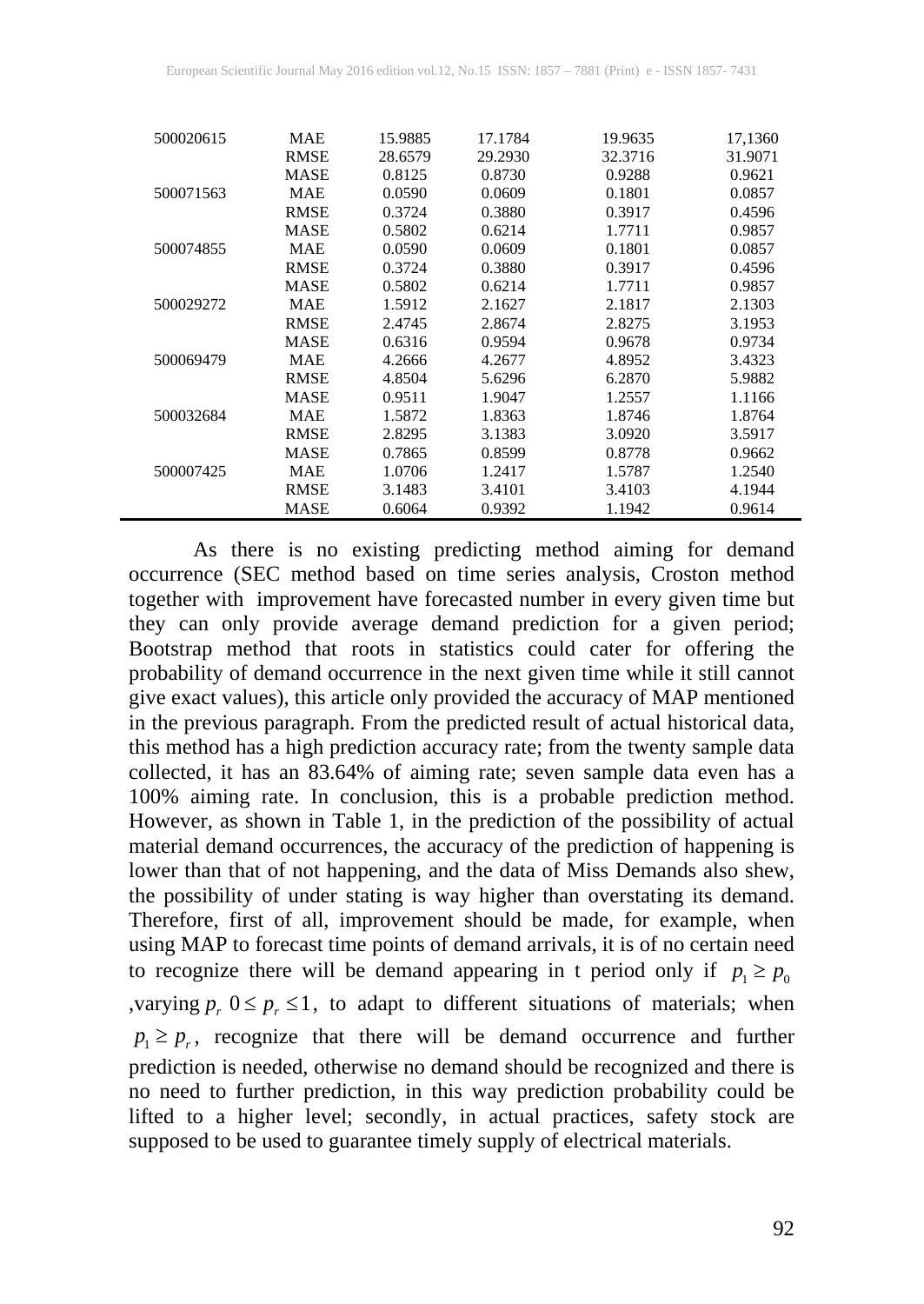Furthermore, it is apparent that according to the experiment results of Table 2, method designed in this essay is more superior compared to results of other methods in 95 percent tests. In addition, the designed method shows less error values on all selected error indicator in 95 percent tests. From the aspect of the most discriminant indicator, MASE, the average value of the designed method is 0.6418 that of exponential smoothing is 0.9835, and the average value of Croston, season-tendency prediction is separately 0.8707 and 1.910. Seen from the comparisons of average number of MASE, the value of designed approach is much less of others; and the experiment data of selected material is 32-95 percent of Croston, 8-90 percent of seasontendency prediction and 16-90 percent of exponential smoothing method separately. So, the empirical results prove that MAP, method designed in this paper is a relatively effective approach as for predicting data with intermittent characteristics.

#### **Conclusion**

This article suggested a digital decomposition based demand intermittent prediction method. This splitting prediction method reduces the difficulty, gives contributes into discovering hidden pattern and provides a new way of thinking and method for demand prediction of electrical materials. There is also empirical evidence that this way is a feasible and practical for inventory management, with high accuracy level. Nevertheless, because the probability of losing demands numbers is larger than overstating them, when using MAP approach to forecast demand occurrence point, it is allowed soften the term that probability of demand occurrence to lower the risk of failing to declare demand. Apart from that, from the perspective of satisfying needs, stepping further toward paying more attention to suppliers and electrical materials offering is one significant study direction for this paper.

## **Acknowledgements**

The research described in this paper has been funded by the National Natural Science Foundation of China (Grant No. 71302053)

## **References**:

Silver E A, Operations research in inventory management: A review and critique [J]. Operations Research, 1981, 29: 628-645.

ZS Hua, B Zhang, J Yang and DS Tan, A new approach of forecasting intermittent demand for spare parts inventories in the process industries [J]. Journal of the Operational Research Society, 2007, 58, 52-61.

Willemain T R, Smart C N, Schwarz H F, A new approach to forecasting